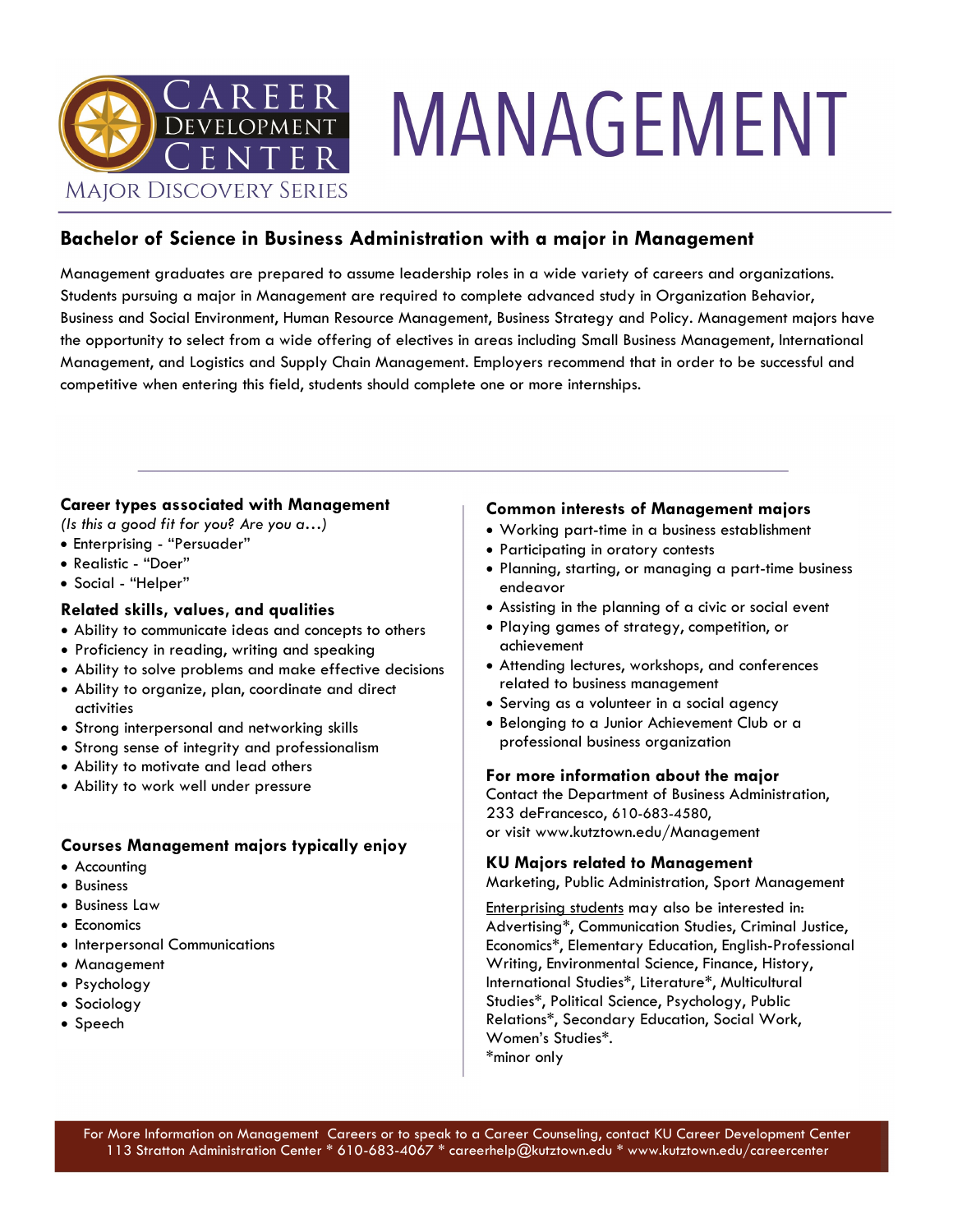## **FOUR STEPS TO SUCCESS**

#### 1 S T YEAR

EXPLORE >

- Enroll in the Career Exploration Certificate.
- Attend info sessions to learn about career development and personal branding.
- Take a career assessment to identify and confirm interests.
- Get involved in campus clubs and organizations.
- Develop basic workplace skills through jobs or volunteer work.
- Talk with professors, family, and friends about career ideas.
- Conduct informational interviews with professionals working in fields of interest.
- Develop a relationship with your professors and faculty advisor.

• Meet with CDC career coach.

YEAR

 $2^{ND}$ 

- Attend info sessions to learn about resume writing, and externships.
- Confirm your choice of major and consider options for double major or minor.
- Research careers of interest.
- Complete a job shadowing
- (externship) experience. • Seek meaningful employment or volunteer work in a
- field related to your major. • Explore options for undergraduate research and study abroad.
- Write a resume and have it reviewed by the CDC.
- Manage your online presence.

#### $3<sup>RD</sup>$ YEAR

DISCOVER EXPERIENCE MOPLEMENT

- Enroll in the Career Success Certificate.
- Complete an internship and/ or undergraduate research.
- Attend info sessions about internships, interviewing, job search strategies, and grad school.
- Build a LinkedIn profile and continue to monitor your online presence.
- Complete a mock interview.
- Build skills through research projects, part-time employment, and volunteer work.
- Participate in employment panels, site visits & networking events.
- Attend internship & job fairs.
- Take on a leadership role in a student organization or work.
- Consider graduate school options and prepare for admissions tests.

### 4<sup>TH</sup> YEAR

- Attend your Senior Kick-off and other info sessions to prepare for job search/grad school.
- Update your resume and LinkedIn profile.
- Create cover letter drafts.
- Gain experience through internships and/or undergraduate research.
- Secure references for job/grad school applications.
- Create your "30 second" commercial/elevator pitch.
- Meet with CDC to develop job search strategies.
- Research employers.
	- Network with professionals through events and social media.
	- Join a professional organization in your discipline.
	- Attend the senior etiquette luncheon or dinner.
	- Participate in job fairs and on-campus interviewing.

#### **Sample Career Titles**

Management majors can be found working in a wide variety of career fields. Here are just some career titles that may be of interest. Please note that some jobs may require further education and training.

- Account Executive
- Advertising Executive
- Airport Manager
- Bank Manager
- Benefits Manager
- Branch Manager-Any Industry
- Budget Officer
- Business Owner
- Chief Executive Officer
- City Manager
- Commodity Industry Analyst
- Communications Officer
- Compensation Manager
- Computer Operations Supervisor
- Construction Supervisor
- Consultant
- Convention Manager
- Credit and Collections Manager
- Department Store Manager
- Entrepreneur
- Foreign-Exchange Trader
- Government Services Administrator
- Human Resources Manager
- Industrial Relations Director
- Information Systems Manager
- Insurance Agent
- International Business Manager
- Investment Banker
- Job Analyst
- Labor Relations Manager
- Logistics Specialist
- Management Analyst
- Management Trainee
- Manufacturing Supervisor
- Market Information Specialist
- Market Research Analyst
- Media Planner
- Occupational Analyst
- Operations Manager
- Production Superintendent
- Promotions Manager
- Public Utilities Manager
- Purchasing Agent
- Quality Control Auditor
- Real Estate Agent/Broker
- Recreation Manager
- Reports Analyst
- Restaurant/Food Manager
- Retail Sales Manager
- Sales Manager
- Securities Trader
- Service Organization Manager

• Wholesale Sales Representative

- Stock Broker
- System Coordinator

• Transportation Director

• Traffic Manager • Training Manager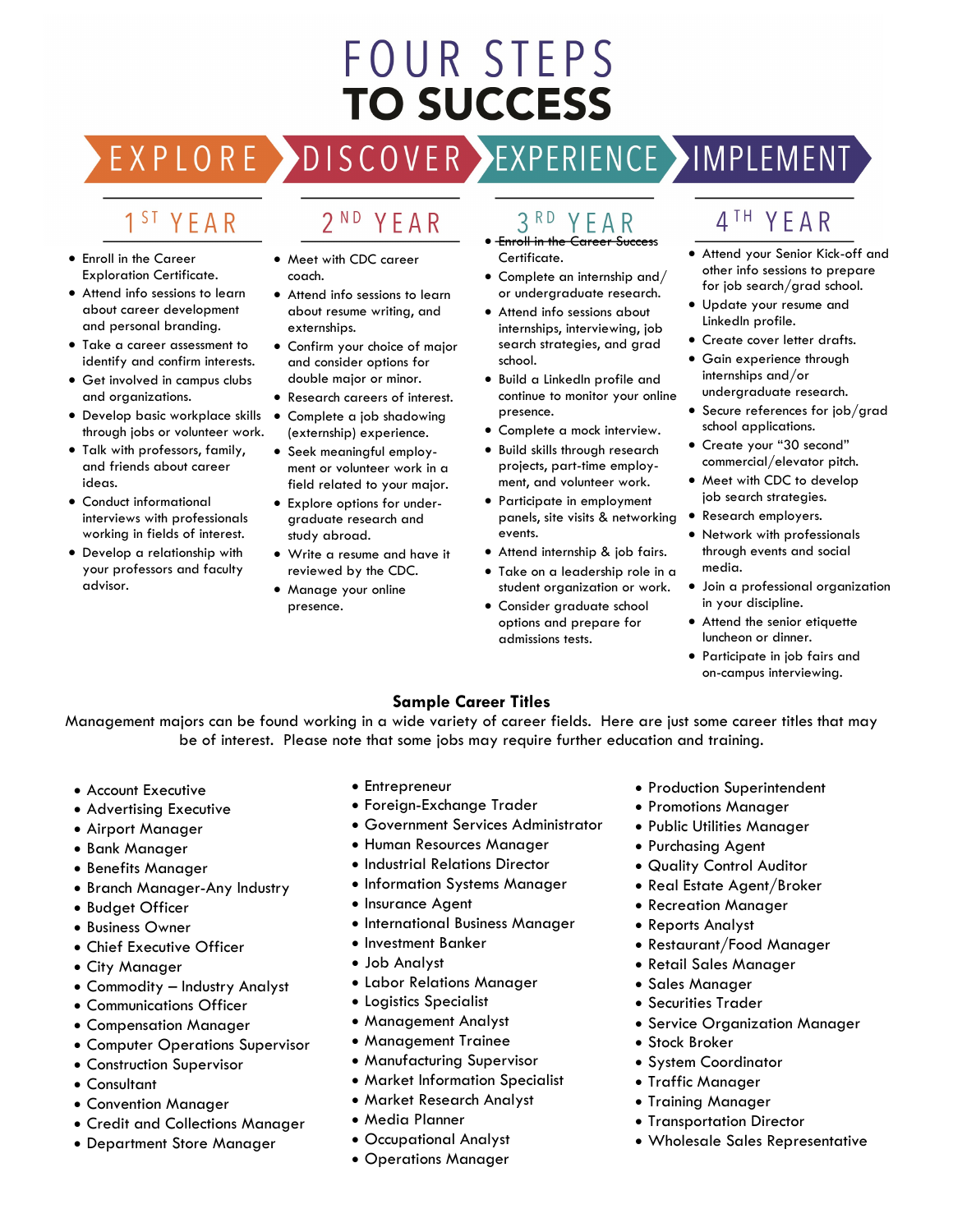#### **Common Internship Sites and Employers**

Management majors often find internships and employment in the following fields/industries:

- Insurance Agencies
- Federal/State Government
- Manufacturers
- Schools/Universities
- Real Estate Agencies
- Health Care Industry
- Entertainment Industry
- Banks/Financial Institutions
- Nonprofit Organizations
- Service Industries
- Retail & Hospitality

# handshake

 Handshake is the primary online resource for preparing and connecting students and alumni with employers.

#### **Useful Websites for Management Majors:**

Whether you are researching related career fields, applying for internships or jobs, or planning to join a professional association, these websites are for you!

| <b>Industry/Employment Information</b>                                                                                  | <b>Professional Associations</b>                                 | <b>Related Area Employers</b>                                                                  |
|-------------------------------------------------------------------------------------------------------------------------|------------------------------------------------------------------|------------------------------------------------------------------------------------------------|
| <b>Small Business Administration (SBA)</b><br>(Tips on starting your business from<br>the US Government)<br>www.sba.gov | American Business Women's Association<br>www.abwa.org            | <b>ADP</b><br>Amazon<br><b>Clark Associates</b>                                                |
|                                                                                                                         | <b>American Small Business Association</b><br>www.asbaonline.org | DHL<br><b>East Penn Manufacturing</b><br><b>Enterprise Holdings</b>                            |
| LaSalle Non-Profit Center<br>www.lasallenonprofitcenter.org                                                             | <b>American Management Association</b><br>www.amanet.org         | FedEx<br><b>Fidelity Investments</b><br>Kohl's Corporation                                     |
| <b>Careers in Business</b><br>www.careers-in-business.com                                                               | <b>Black Business Association</b><br>www.bbala.org               | Kutztown University: Small Business<br><b>Development Center</b><br><b>NFI Industries</b>      |
| <b>KU Small Business Development</b><br>Center<br>www.kutztownsbdc.org                                                  | <b>Business Professionals of America</b><br>www.bpa.org          | Olympus Corporation of the Americas<br>Penske Truck Leasing<br><b>Sherwin Williams Company</b> |
| <b>Business Job Finder</b><br>http://fisher.osu.edu/fin/jobslist.htm                                                    | <b>Professional Managers Association</b><br>www.promanager.org   | Uline<br>Volvo Group                                                                           |
| <b>Executive and Management Job List</b><br>www.nationjob.com/management                                                | Project Management Institute<br>www.pmi.org                      |                                                                                                |
| Marketing/Management Jobs<br>www.marketingjobs.com                                                                      |                                                                  |                                                                                                |

LinkedIn Jobs www.linkedin.com/jobs

To learn more about these careers, visit http://online.onetcenter.org or www.bls.gov/oco.